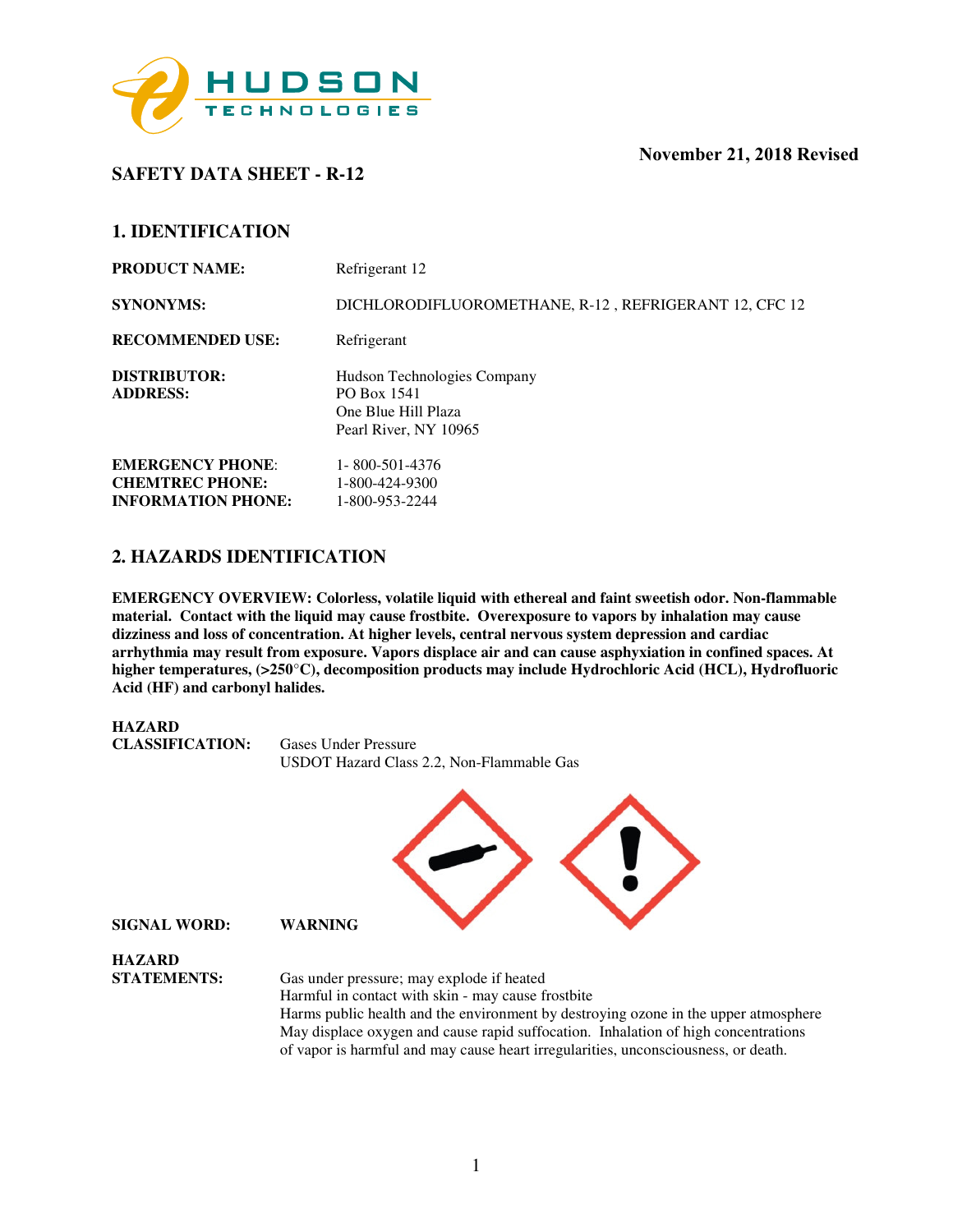

### **SAFETY DATA SHEET - R-12**

#### **PRECAUTIONARY STATEMENTS**

- **PREVENTION:** Do not breathe vapors. Use only with adequate ventilation never in a closed space. Wear protective gloves. Wear eye protection.
- **RESPONSE:** If inhaled: Remove person to fresh air and keep comfortable for breathing. Immediately call a physician. If not breathing, give artificial respiration, preferably mouth to mouth. If breathing is difficult, give oxygen. Avoid stimulants. Do not give adrenalin If on skin: Wash with plenty of water (not hot water) or use other means to warm skin slowly. If in eyes: Rinse cautiously with water for several minutes. Remove contact lenses, if present and easy to do. Continue rinsing. Call a physician.
- **STORAGE:** Protect from sunlight. Store in well-ventilated place. Do not heat above 120°F (50°C). Do not store in damp areas.
- **DISPOSAL:** Comply with Federal, State and local regulations. Reclaim by distillation or remove to a permitted waste disposal facility

**CARCINOGENICITY:** Ingredients found on one of the OSHA designated carcinogen lists are listed below.

| <b>INGREDIENT NAME</b>                | NTP STATUS | <b>IARC STATUS</b> | <b>OSHA LIST</b> |
|---------------------------------------|------------|--------------------|------------------|
| No ingredients listed in this section |            |                    |                  |

### **3. COMPOSITION / INFORMATION ON INGREDIENTS**

**PRODUCT NAME:** Refrigerant 12

**SYNONYMS:** DICHLORODIFLUOROMETHANE, R-12, REFRIGERANT 12, CFC 12

#### **INGREDIENT NAME CAS NUMBER WEIGHT %**

| Ingredient Name                  | CAS Number | %    |
|----------------------------------|------------|------|
| Dichlorodifluoromethane (CFC-12) | 75-71-8    | 73.8 |

Trace impurities and additional material names not listed above may also appear in Section 15 toward the end of the MSDS. These materials may be listed for local "Right-To-Know" compliance and for other reasons.

#### **4. FIRST AID MEASURES**

**SKIN:** Promptly flush skin with water until all chemical is removed. If there is evidence of frostbite, bathe (do not rub) with lukewarm (not hot) water. If water is not available, cover with a clean, soft cloth or similar covering. Get medical attention if symptoms persist.

**EYES:** Immediately flush eyes with large amounts of water for at least 15 minutes (in case of frostbite water should be lukewarm, not hot) lifting eyelids occasionally to facilitate irrigation. Get medical attention if symptoms persist.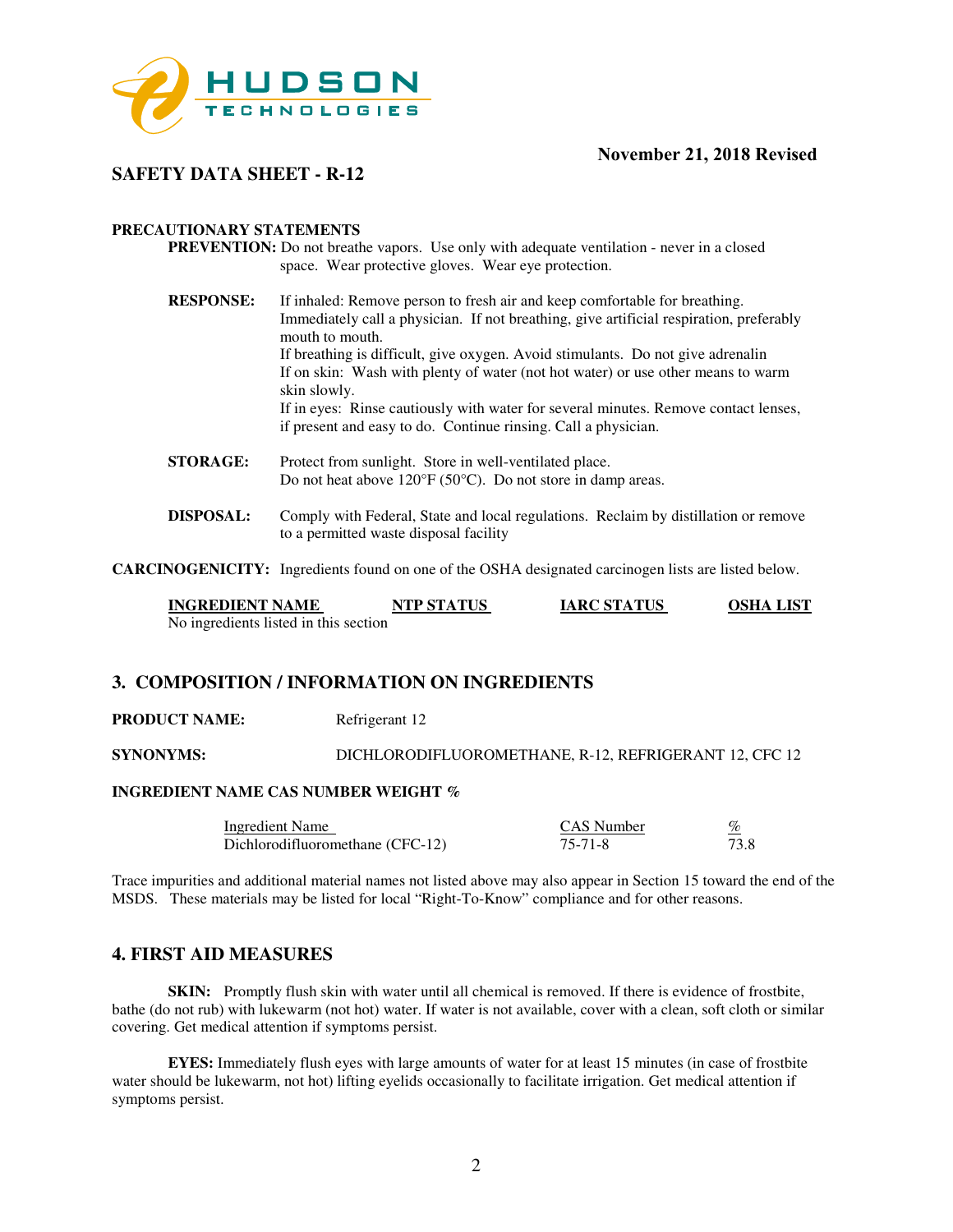

### **SAFETY DATA SHEET - R-12**

**INHALATION:** Immediately remove to fresh air. If breathing has stopped, give artificial respiration. Use oxygen as required, provided a qualified operator is available. Get medical attention. Do not give epinephrine (adrenaline).

**INGESTION:** Ingestion is unlikely because of the physical properties and is not expected to be hazardous. In case of accidental ingestion, get medical attention. Do not induce vomiting unless instructed to do so by a physician.

**ADVICE TO PHYSICIAN:** Because of the possible disturbances of cardiac rhythm, catecholamine drugs, such as epinephrine, should be used with special caution and only in situations of emergency life support. Treatment of overexposure should be directed at the control of symptoms and the clinical conditions.

### **5. FIRE FIGHTING MEASURES**

#### **FLAMMABLE PROPERTIES**

**FLASH POINT:** Gas, not applicable per DOT regulations **FLASH POINT METHOD:** Not applicable **AUTOIGNITION TEMPERATURE:** 1382 F (750 C) **UPPER FLAME LIMIT (volume % in air):** None\* **LOWER FLAME LIMIT (volume % in air):** None\* **FLAME PROPAGATION RATE (solids):** Not applicable **OSHA FLAMMABILITY CLASS:** Not applicable \*Based on ASHRAE Standard 34 with match ignition

# **EXTINGUISHING MEDIA:**

Use any standard agent – choose the one most appropriate for type of surrounding fire (material itself is not flammable)

#### **UNUSUAL FIRE AND EXPLOSION HAZARDS:**

Cylinders may rupture under fire conditions. Decomposition may occur.

R-12 is not flammable in air at temperatures up to  $100^{\circ}$  C (212 $^{\circ}$  F) at atmospheric pressure. However, this material can become combustible when mixed with air at elevated pressure and/or temperature in the presence of an ignition sources. R-12 can also become combustible in an oxygen enriched environment. Contact with certain reactive metals may result in formation of explosive or exothermic reactions under specific conditions (e.g. very high temperatures and/or appropriate pressures).

#### **SPECIAL FIRE FIGHTING PRECAUTIONS/INSTRUCTIONS**:

In the event of fire, firefighters should wear self-contained, NIOSH-approved breathing apparatus for protection against possible toxic decomposition products. Proper eye and skin protection should be provided. Use water spray to keep fire-exposed cylinders/tanks cool.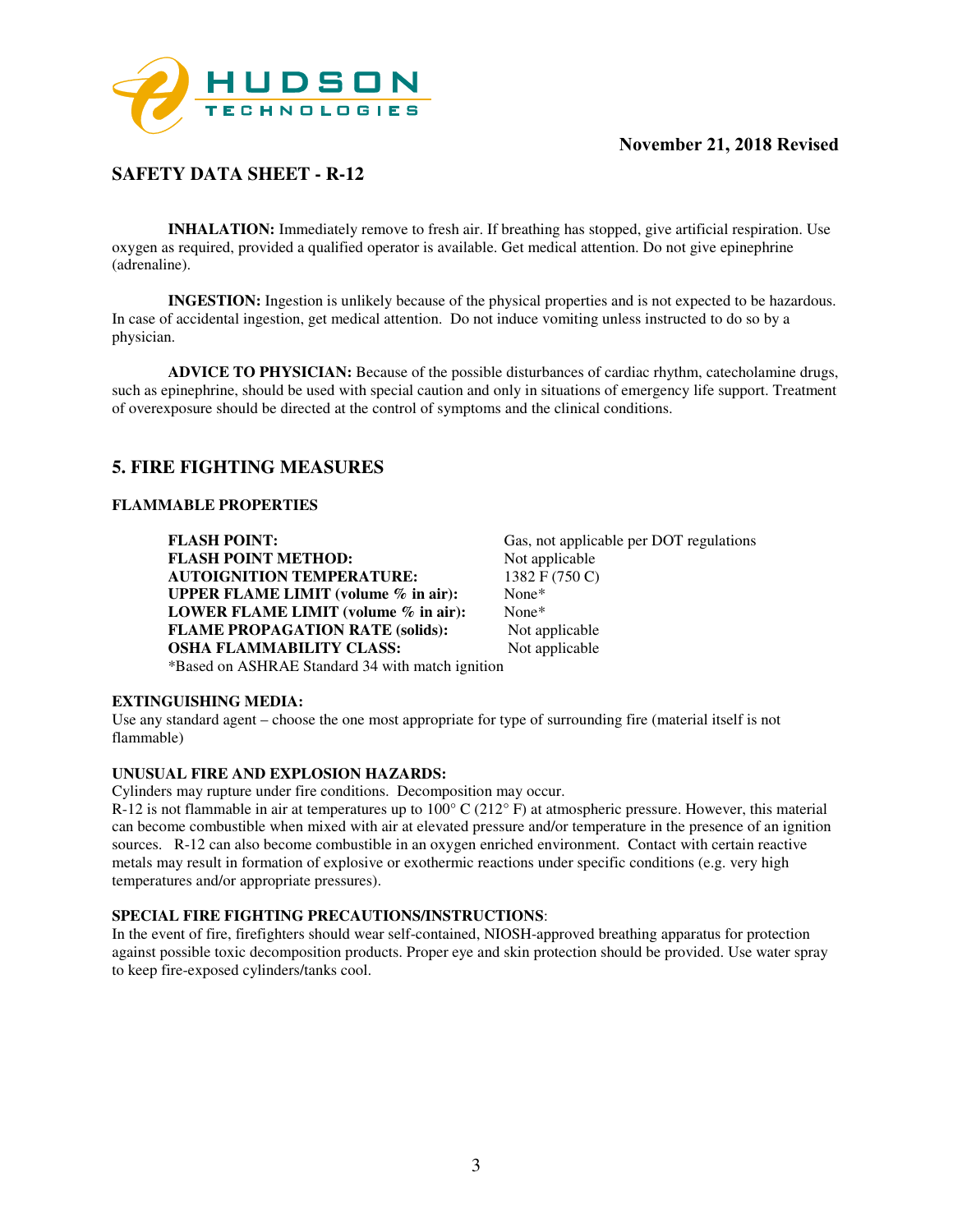

### **SAFETY DATA SHEET - R-12**

### **6. ACCIDENTAL RELEASE MEASURES**

#### **IN CASE OF SPILL OR OTHER RELEASE:**

(Always wear recommended personal protective equipment.)

Evacuate unprotected personnel. Protected personnel should remove ignition sources and shut off leak, if without risk, and provide ventilation. Use self-contained breathing apparatus (SCBA) for large spills or releases. Unprotected personnel should not return until air has been tested and determined safe, including low- lying areas.

#### **Spills and releases may have to be reported to Federal and/or local authorities. See Section 15 regarding reporting requirements.**

### **7. HANDLING AND STORAGE**

**NORMAL HANDLING:** Always wear recommended personal protective equipment. Avoid breathing vapors and liquid contact with eyes, skin or clothing. Do not puncture or drop cylinders, expose them to open flame or excessive heat. Use authorized cylinders only. Follow standard safety precautions for handling and use of compressed gas cylinders. R-12 should not be mixed with air above atmospheric pressure for leak testing or any other purpose.

#### **STORAGE RECOMMENDATIONS:**

Store in a cool, well-ventilated area of low fire risk and keep out of direct sunlight. Protect cylinder and its fittings from physical damage. Storage in subsurface locations should be avoided. Close valve tightly after use and when empty. Cylinder temperatures should not exceed 52° C (125° F).

### **8. EXPOSURE CONTROLS / PERSONAL PROTECTION**

**ENGINEERING CONTROLS:** Provide local ventilation at filling zones and areas where leakage is probable. Mechanical (general) ventilation may be adequate for other operating and storage areas.

#### **PERSONAL PROTECTIVE EQUIPMENT**

**SKIN PROTECTION:** Skin contact with refrigerant may cause frostbite. General work clothing and gloves (leather) should provide adequate protection. If prolonged contact with the liquid or gas is anticipated, insulated gloves constructed of PVA, neoprene or butyl rubber should be used. Any contaminated clothing should be promptly removed and washed before reuse.

**EYE PROTECTION:** For normal conditions, wear safety glasses. Where there is reasonable probability of liquid contact, wear chemical safety goggles.

**RESPIRATORY PROTECTION:** None generally required for adequately ventilated work situations. For accidental release or non-ventilated situations, or release into confined space, where the concentration may be above the PEL of 1,000 ppm, use a self-contained, NIOSH- approved breathing apparatus or supplied air respirator. For escape: use the former or a NIOSH-approved gas mask with organic vapor canister.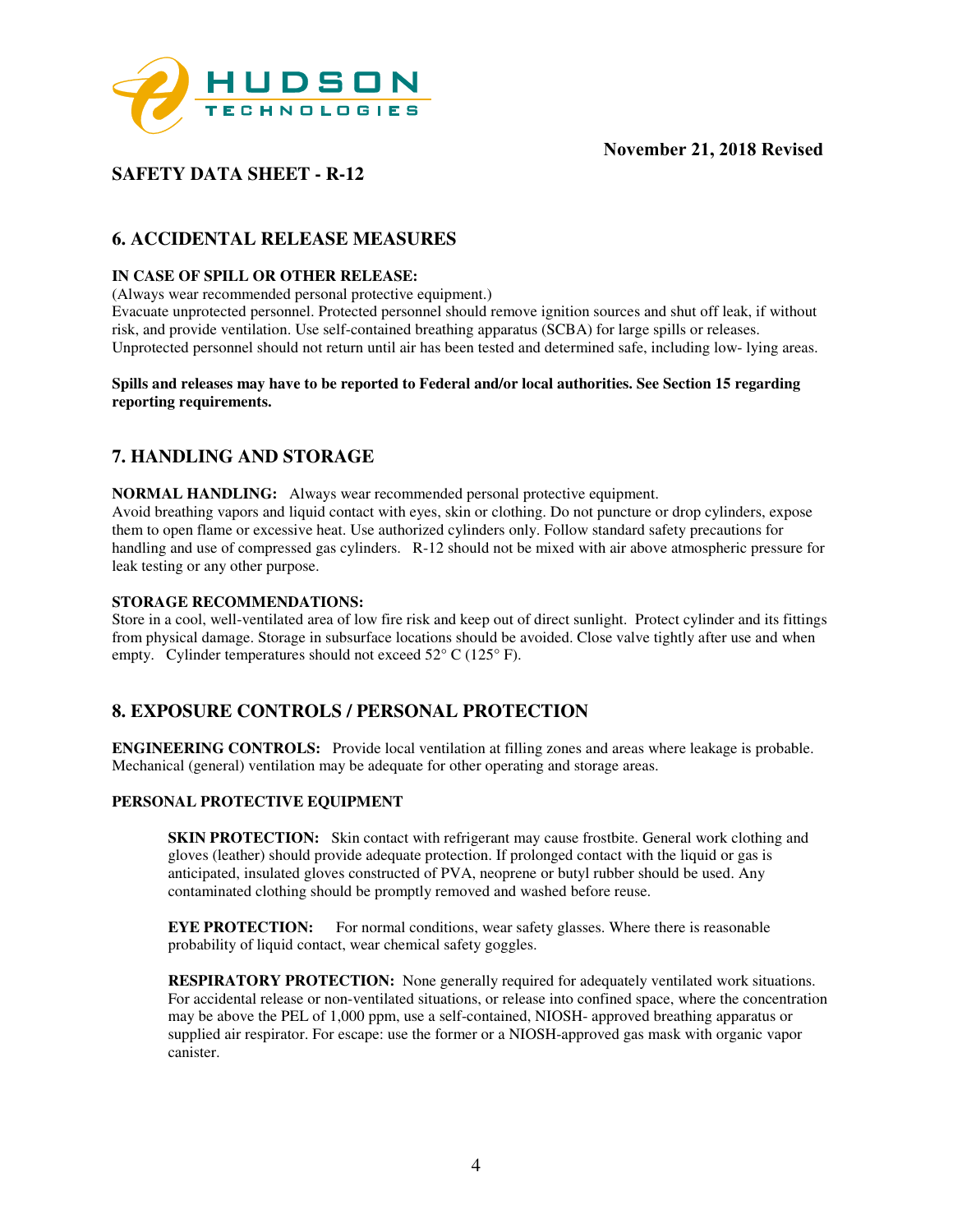

### **SAFETY DATA SHEET - R-12**

**ADDITIONAL RECOMMENDATIONS:** Where contact with liquid is likely, such as in a spill or leak, impervious boots and clothing should be worn. High dose-level warning signs are recommended for areas of principle exposure. Provide eyewash stations and quick-drench shower facilities at convenient locations. For tank cleaning operations, see OSHA regulations, 29 CFR 1910.132 and 29 CFR 1910.133.

### **EXPOSURE GUIDELINES**

**INGREDIENT NAME ACGIH TLV OSHA PEL OTHER LIMIT**<br>Dichlorodifluoromethane 1000 ppm TWA (8hr) 1000 ppm TWA (8hr) 1000 ppm TWA (8hr) Dichlorodifluoromethane 1000 ppm TWA (8hr) 1000 ppm TWA (8hr) 1000 ppm TWA (8hr)

\* NIOSH Workplace Environmental Exposure Level

#### **OTHER EXPOSURE LIMITS FOR POTENTIAL DECOMPOSITION PRODUCTS:**

Hydrogen Fluoride: ACGIH TLV: 3 ppm ceiling

### **9. PHYSICAL AND CHEMICAL PROPERTIES**

| <b>PHYSICAL STATE:</b>              | Gas at ambient temperatures                      |
|-------------------------------------|--------------------------------------------------|
| <b>CHEMICAL FORMULA:</b>            | CC12F2                                           |
| <b>ODOR:</b>                        | Faint ethereal odor                              |
| $SPECIFIC GRAVITY (water = 1.0):$   | 1.3 @ 30 $\rm{^{\circ}C}$ (86 $\rm{^{\circ}F}$ ) |
| SOLUBILITY IN WATER (weight $\%$ ): | $0.028$ wt% @77F (25C)                           |
| $pH$ :                              | <b>Neutral</b>                                   |
| <b>BOILING POINT:</b>               | $-29.6$ °C ( $-21.6$ °F)                         |
| <b>FREEZING POINT:</b>              | $-158$ °C ( $-252.4$ °F)                         |
| <b>VAPOR PRESSURE:</b>              | 94.5 psia @ 70°F                                 |
|                                     | 231.7 psia @ 130°F                               |
| VAPOR DENSITY $(air = 1.0)$ :       | 4.26                                             |
| <b>EVAPORATION RATE:</b>            | >1                                               |
| <b>COMPARED TO:</b>                 | $CC14 = 1$                                       |
| % VOLATILES:                        | 100                                              |
| <b>FLASH POINT:</b>                 | Not applicable                                   |
|                                     |                                                  |

(Flash point method and additional flammability data are found in Section 5.)

### **10. STABILITY AND REACTIVITY**

#### **NORMALLY STABLE (CONDITIONS TO AVOID):**

The product is stable.

Do not mix with oxygen or air above atmospheric pressure. Any source of high temperature, such as lighted cigarettes, flames, hot spots or welding may yield toxic and/or corrosive decomposition products.

#### **INCOMPATIBILITIES:**

Incompatible with active metals, strong alkali or alkaline earth metals – potassium, calcium, powdered aluminum, magnesium and zinc.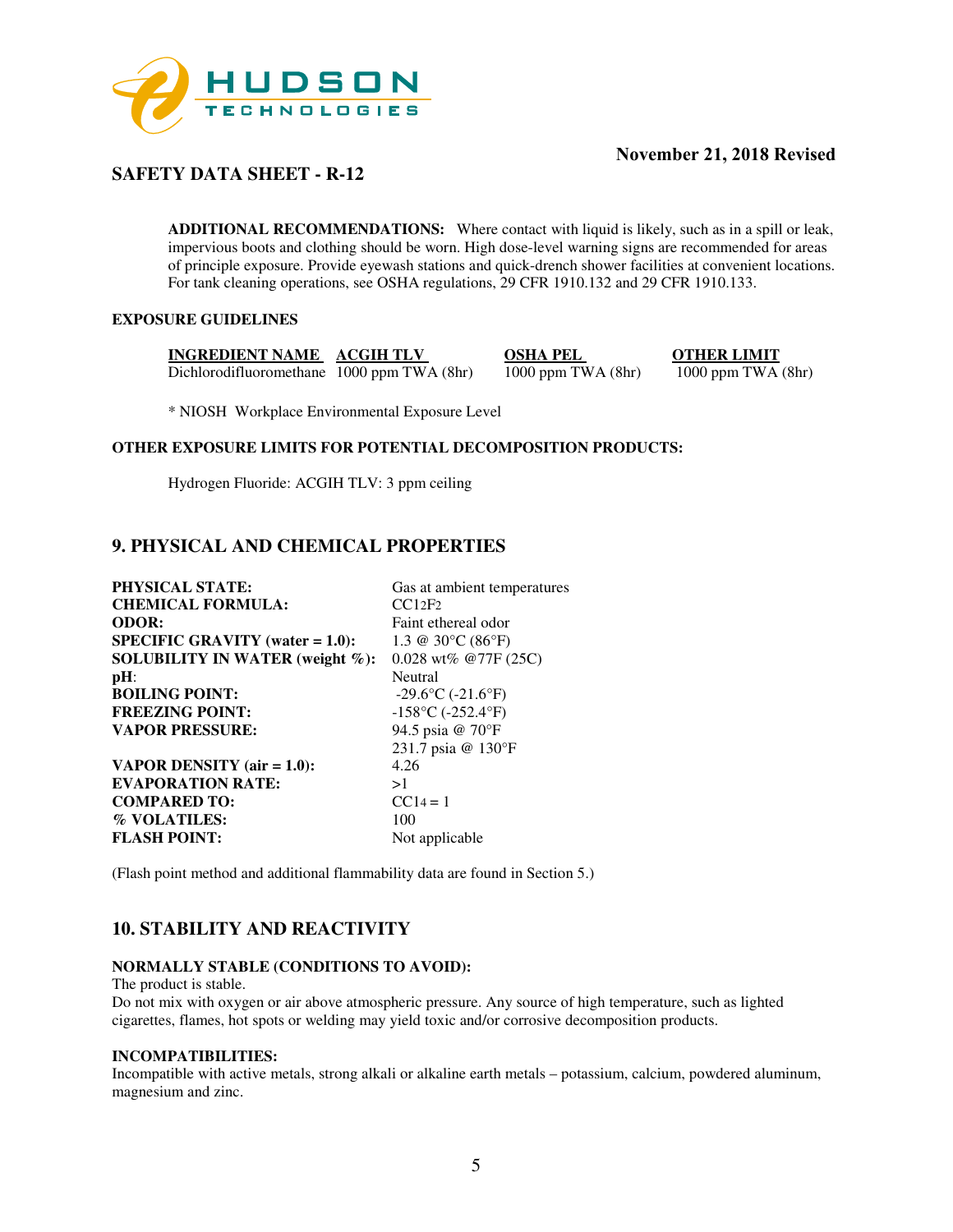

### **SAFETY DATA SHEET - R-12**

#### **HAZARDOUS DECOMPOSITION PRODUCTS:**

Thermal decomposition products include hydrogen fluoride, hydrogen chloride, carbon monoxide, carbon dioxide and chlorine, and possibly carbonyl halides. These materials are hazardous - toxic and irritating.

#### **HAZARDOUS POLYMERIZATION:**

Will not occur.

### **11. TOXICOLOGICAL INFORMATION**

#### **IMMEDIATE (ACUTE) EFFECTS:**

Dichlorodifluoromethane  $LC50:$  4 hr. (rat) -  $>$  760,000 ppm / Cardiac Sensitization threshold (dog) - 50,000 ppm 10 min EC50 - 254,000 ppm

#### **DELAYED (SUBCHRONIC AND CHRONIC) EFFECTS:**

Dichlorodifluoromethane Subchronic NOEL – 10,000 ppm

#### **OTHER DATA:**

Teratology: Not a teratogen

### **12. ECOLOGICAL INFORMATION**

**Degradability (BOD):** R-12 is a gas at room temperature; therefore, it is unlikely to remain in water. **Environmental Stability:** R-12 will mainly volatize from the atmosphere. **Octanol Water Partition Coefficient:** Unknown for mixture

### **13. DISPOSAL CONSIDERATIONS**

#### **RCRA**

**Is the unused product a RCRA hazardous waste if discarded?** Yes **If yes, the RCRA ID number is:** U075

#### **OTHER DISPOSAL CONSIDERATIONS:**

Disposal must comply with federal, state, and local disposal or discharge laws. R-12 is subject to U.S. Environmental Protection Agency Clean Air Act Regulations Section 608 in 40 CFR Part 82 regarding refrigerant recycling.

**The information offered here is for the product as shipped. Use and/or alterations to the product such as mixing with other materials may significantly change the characteristics of the material and alter the RCRA classification and the proper disposal method.**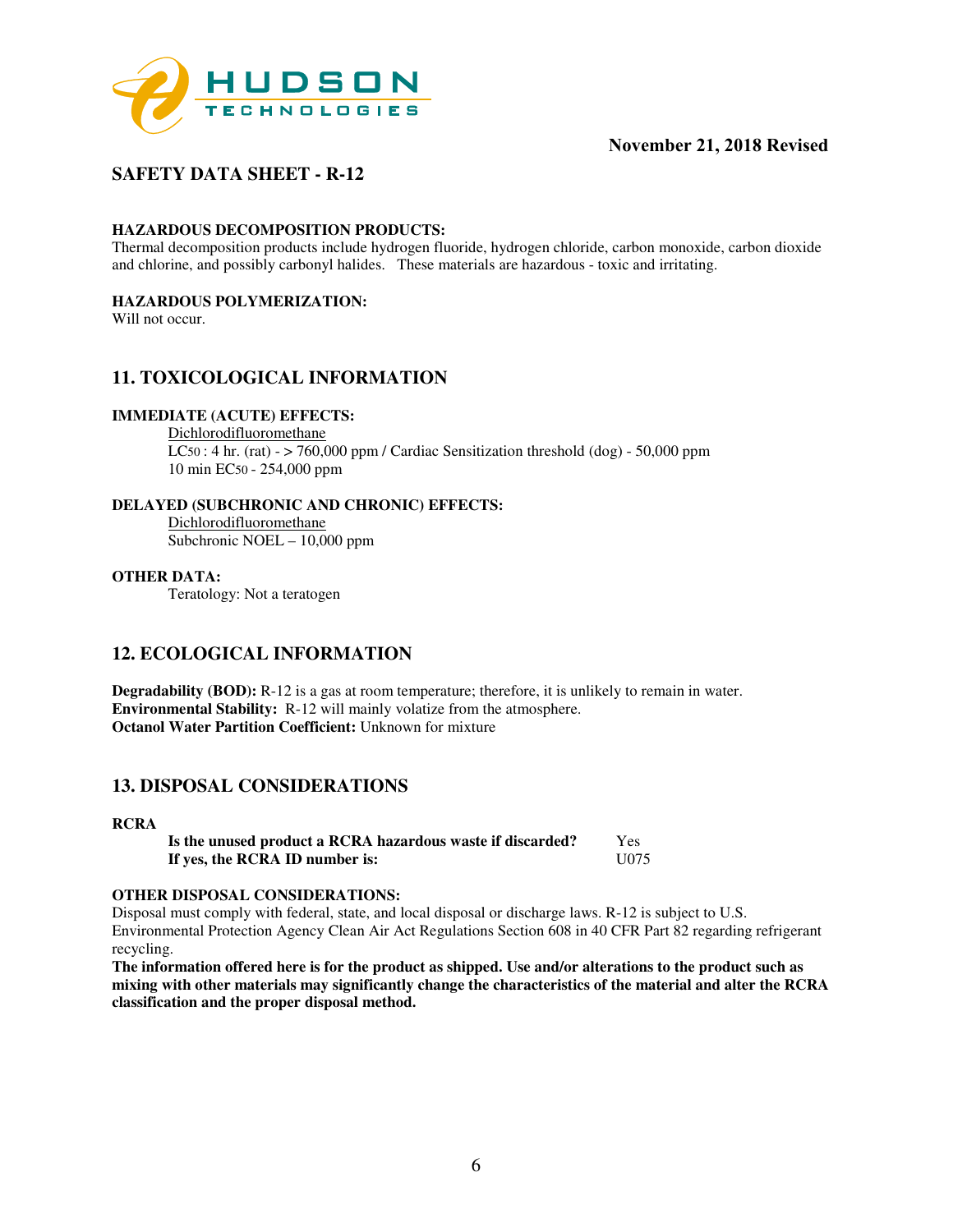

### **SAFETY DATA SHEET - R-12**

### **14. TRANSPORT INFORMATION**

**US DOT PROPER SHIPPING NAME:** Dichlorodifluoromethane<br>US DOT HAZARD CLASS: 22 **US DOT HAZARD CLASS:** 2.2 **US DOT PACKING GROUP:** Not applicable<br> **US DOT ID NUMBER:** UN1028 **US DOT ID NUMBER:** 

For additional information on shipping regulations affecting this material, contact the information number found in Section 1.

### **15. REGULATORY INFORMATION**

#### **TOXIC SUBSTANCES CONTROL ACT (TSCA) TSCA INVENTORY STATUS:** Components listed on the TSCA inventory **OTHER TSCA ISSUES:** None

#### **SARA TITLE III / CERCLA**

"Reportable Quantities" (RQs) and/or "Threshold Planning Quantities" (TPQs) exist for the following ingredients.

| <b>INGREDIENT NAME</b>  | SARA / CERCLA RQ (lb.) | <b>SARA EHS TPO (lb.)</b> |
|-------------------------|------------------------|---------------------------|
| Dichlorodifluoromethane | 5000                   | None                      |

**Spills or releases resulting in the loss of any ingredient at or above its RQ requires immediate notification to the National Response Center [(800) 424-8802] and to your Local Emergency Planning Committee.** 

**SECTION 311 HAZARD CLASS:** IMMEDIATE PRESSURE

**SARA 313 TOXIC CHEMICALS:** 

The following ingredients are SARA 313 "Toxic Chemicals". CAS number is found in Section 3.

**INGREDIENT NAME COMMENT** 

Dichlorodifluoromethane None

#### **STATE RIGHT-TO-KNOW**

In addition to the ingredients listed in Section 3, the following are listed for state right-to-know purposes.

**INGREDIENT NAME WEIGHT % COMMENT** 

No ingredients listed in this section

#### **ADDITIONAL REGULATORY INFORMATION:**

R-12 is subject to U.S. Environmental Protection Agency Clean Air Act Regulations at 40 CFR Part 82.

#### **WARNING:**

**Do not vent** to the atmosphere. To comply with provisions of the U.S. Clean Air Act, any residual must be recovered.